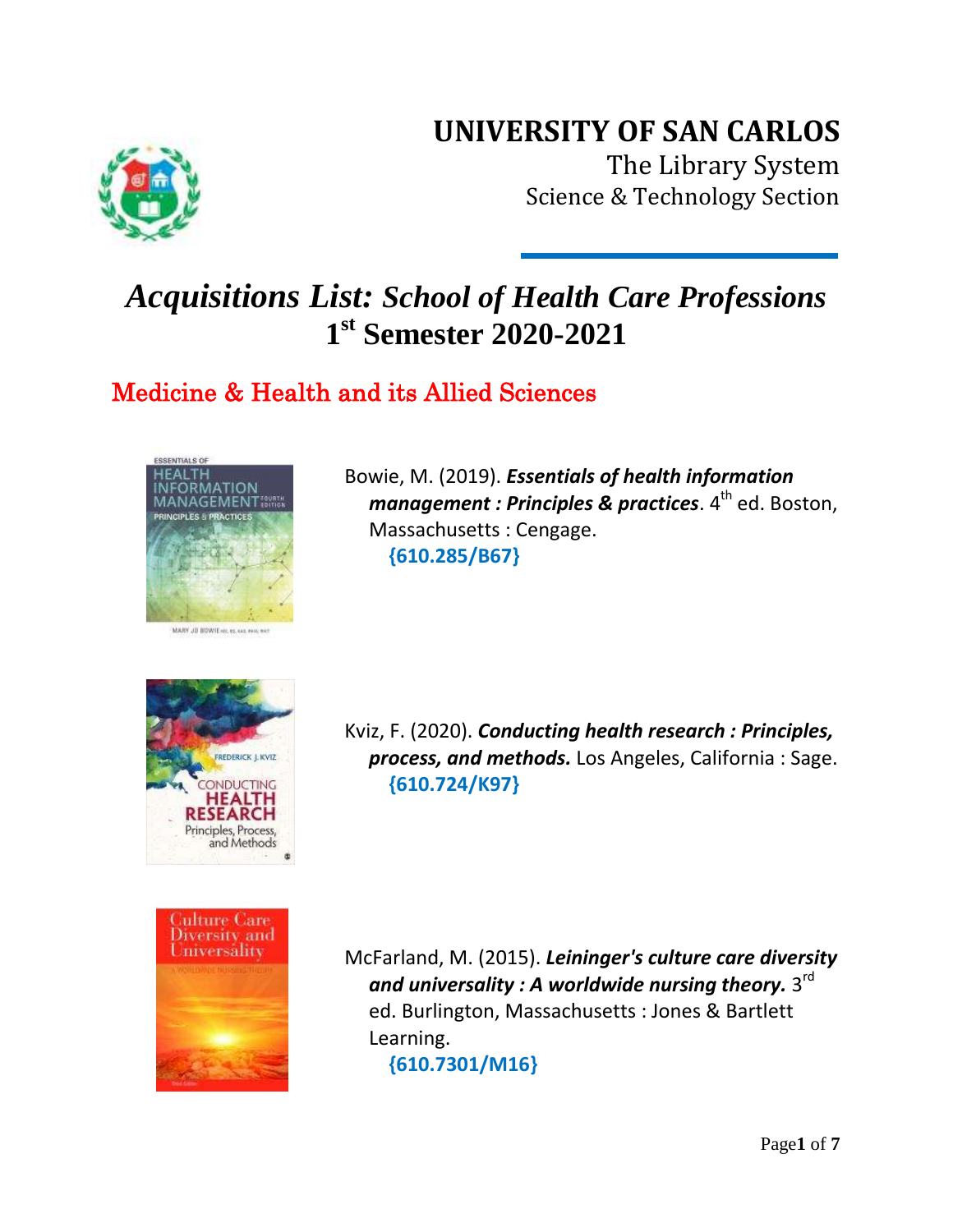

Darvill, A. (2018). *Transition to nursing practice : From student to registered nurse.* London : SAGE : Learning Matters.  **{610.73069/D25}**



*Science and technology behind the human genome project*. (2016). New York : Britannica Educational Publishing in association with Rosen Educational Services.

 **{611.0181663 /Sci27}**



Vogel, J. (2019). *A field guide to clean drinking water : How to find, assess, treat and store it.* New York : The Experiment. **{613.287/V86}**



Biddle, S. (2015). *Psychology of physical activity :*  **Determinants, well-being and interventions.** 3<sup>rd</sup> ed. Milton Park, Abingdon, Oxon ; New York, NY : Routledge. **{613.7/B47}**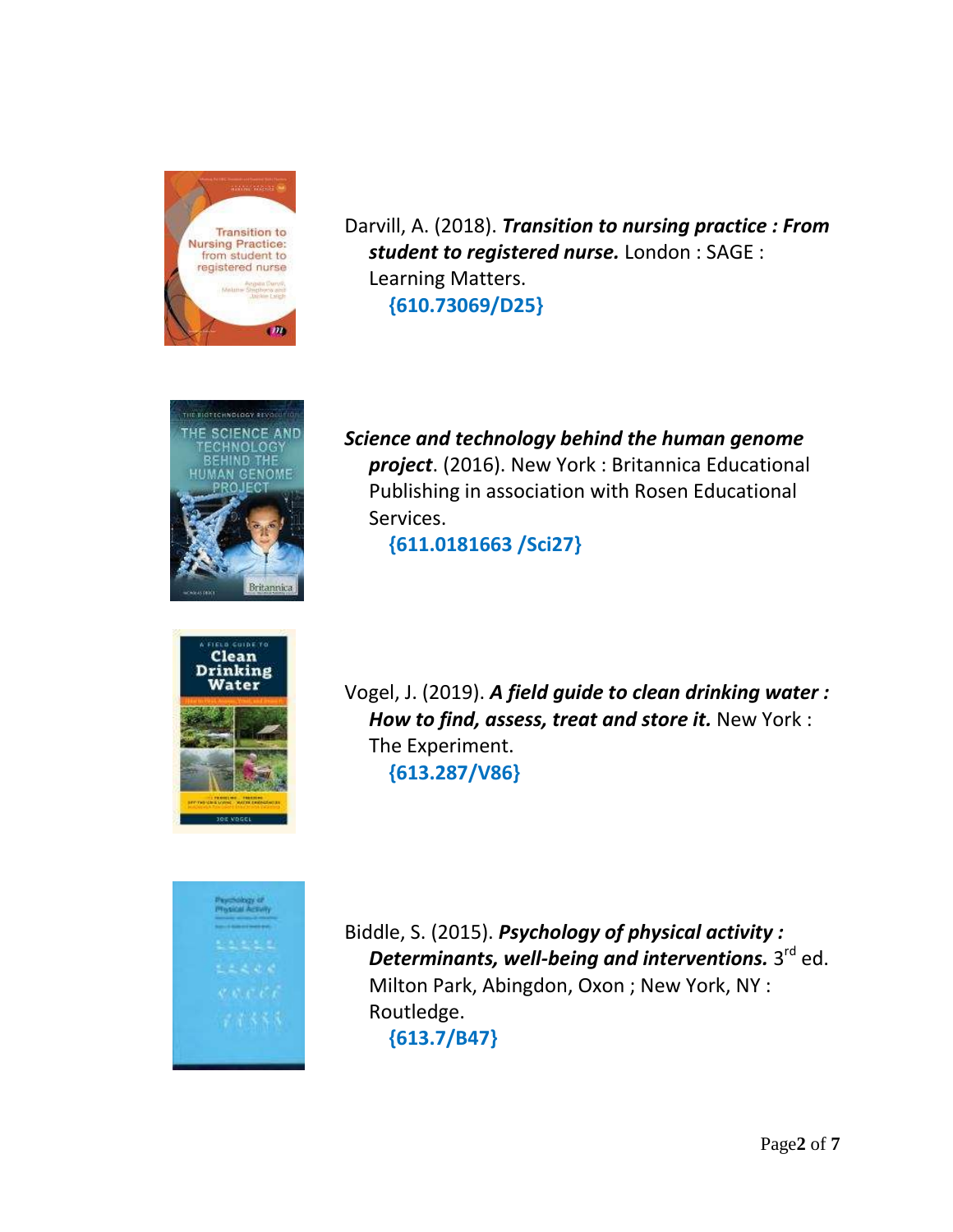Benderly, B. (1984).*Thinking about abortion.* Garden City, N.Y. : Dial Press. **{613.9/B43 c.3}**



Green, J, (2015). *Health promotion : Planning & strategies.* 3<sup>rd</sup> ed. Los Angeles : SAGE. **{613/G82}**



*Biological affinity in forensic identification of human skeletal remains : Beyond black and white.* (2015). Boca Raton : CRC Press Taylor & Francis Group. **{614.1/B52}**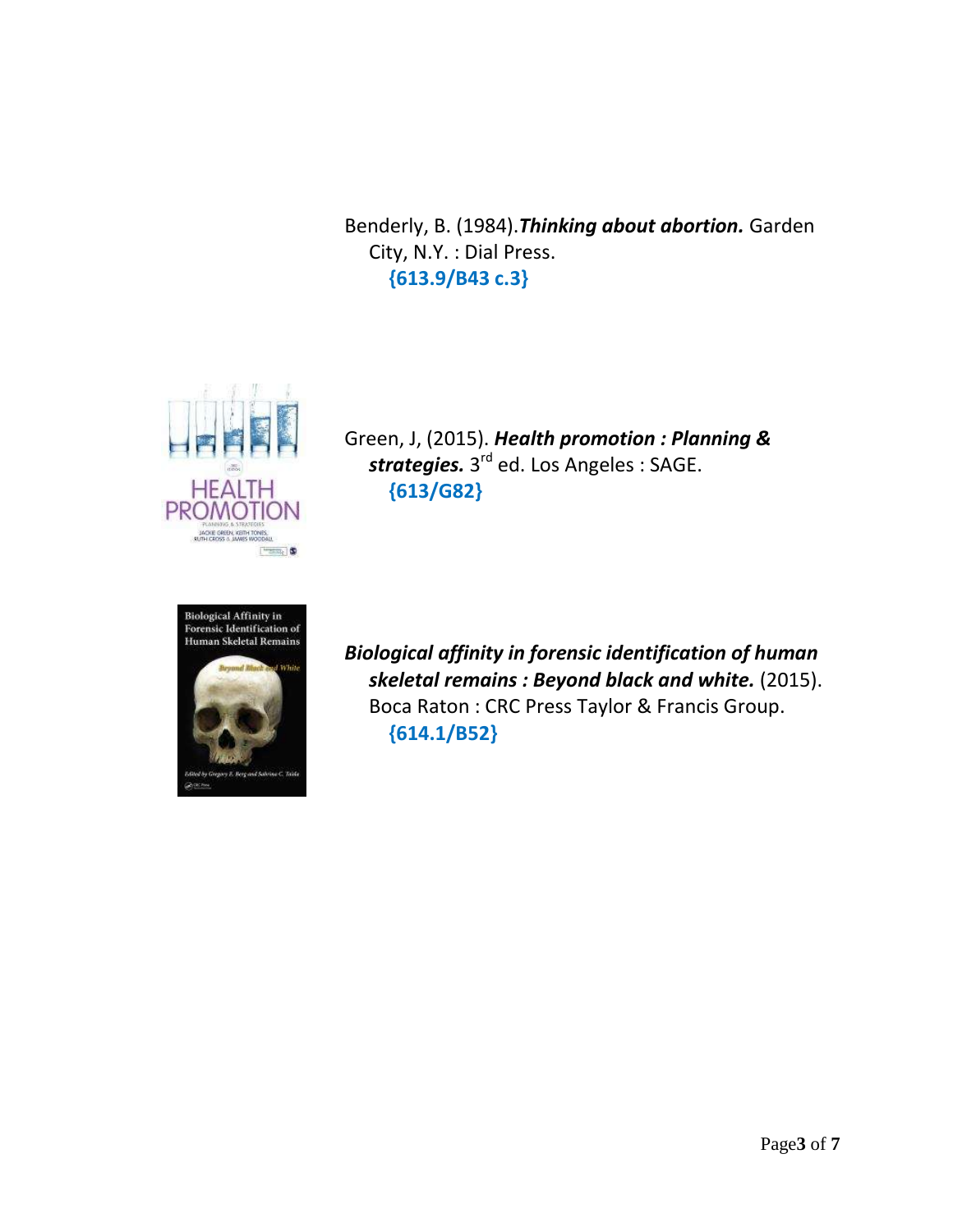### Pharmacology, Therapeutics, Nutrition & Dietetics

*Pharmacy services : Intermediate*. (2016). United Arab Emirates : 3G Elearning.  **{615.1/P49}**

United States Pharmacopeial Convention. (2018).*The United States pharmacopeia : The national formulary*. Rockville, Maryland : United States Pharmacopeial Convention.  **{615.1173/Un3 vols. 1 - 5}**



**Applied physical pharmacy**. (2019). 3<sup>rd</sup> ed. New York : McGraw-Hill Education. **{615.19/Ap58}**

Tyler, V. (1988). *Pharmacognosy*. 9<sup>th</sup> ed. Philadelphia : Lea & Febiger. **{615.32/T97 c.2}**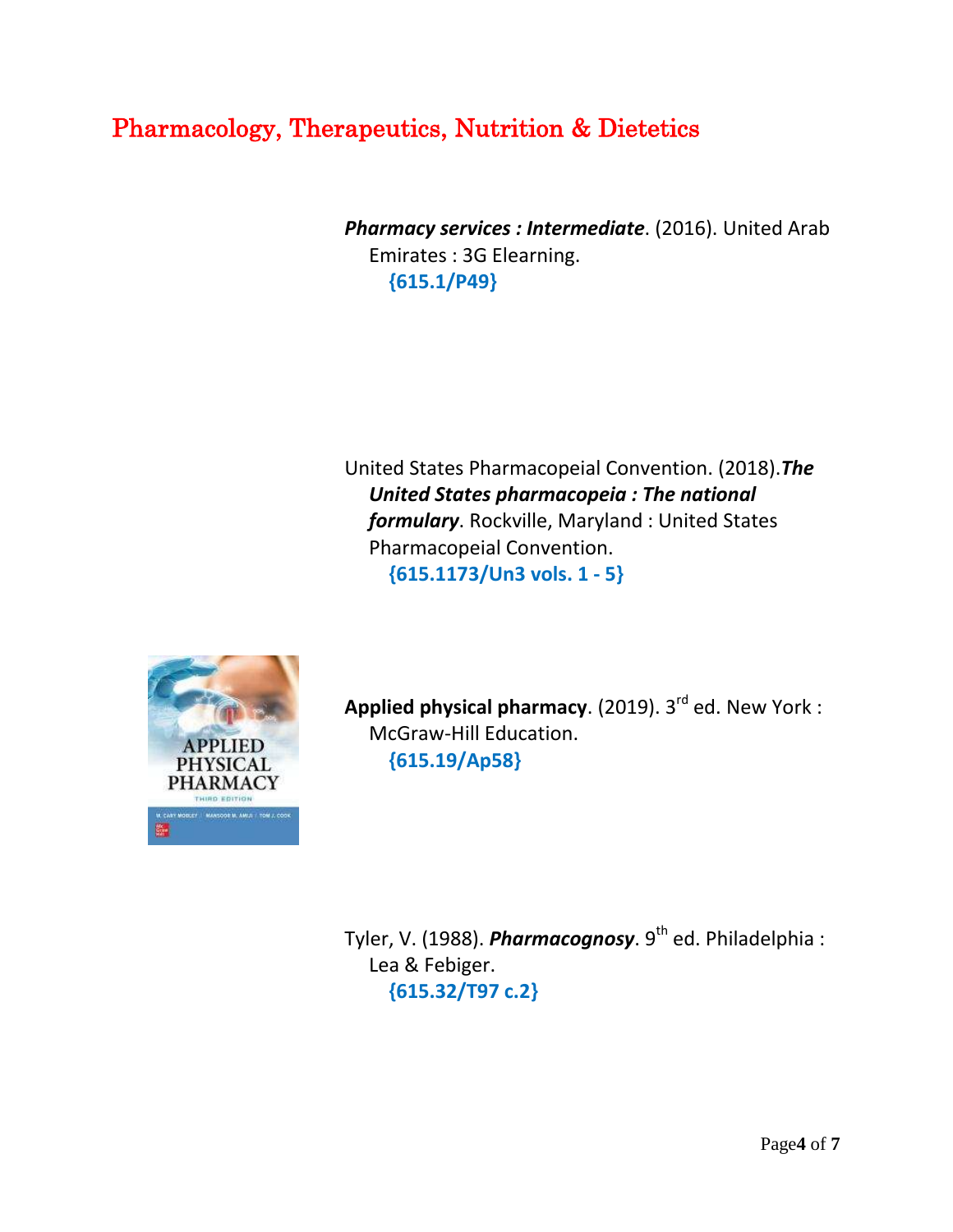

*Synthetic vaccines.* (2012). Amsterdam : Elsevier.  **{615.372/Sy78}**



*Clinical pharmacy and therapeutics.* (2019).  $6^{\text{th}}$  ed. [Oxford] : Elsevier.  **{615.58/C61}**



Gahart, B. (2020). *Gahart's 2020 intravenous medications : A handbook for nurses and health*  professionals. 36<sup>th</sup> ed. St. Louis, Missouri : Elsevier.  **{ 615.6/G12}**



Derendorf, H. (2020). *Rowland and Tozer's clinical pharmacokinetics and pharmacodynamics :*  **Concepts and applications.** 5<sup>th</sup> ed. Philadelphia: Wolters Kluwer.  **{615.7/D44}**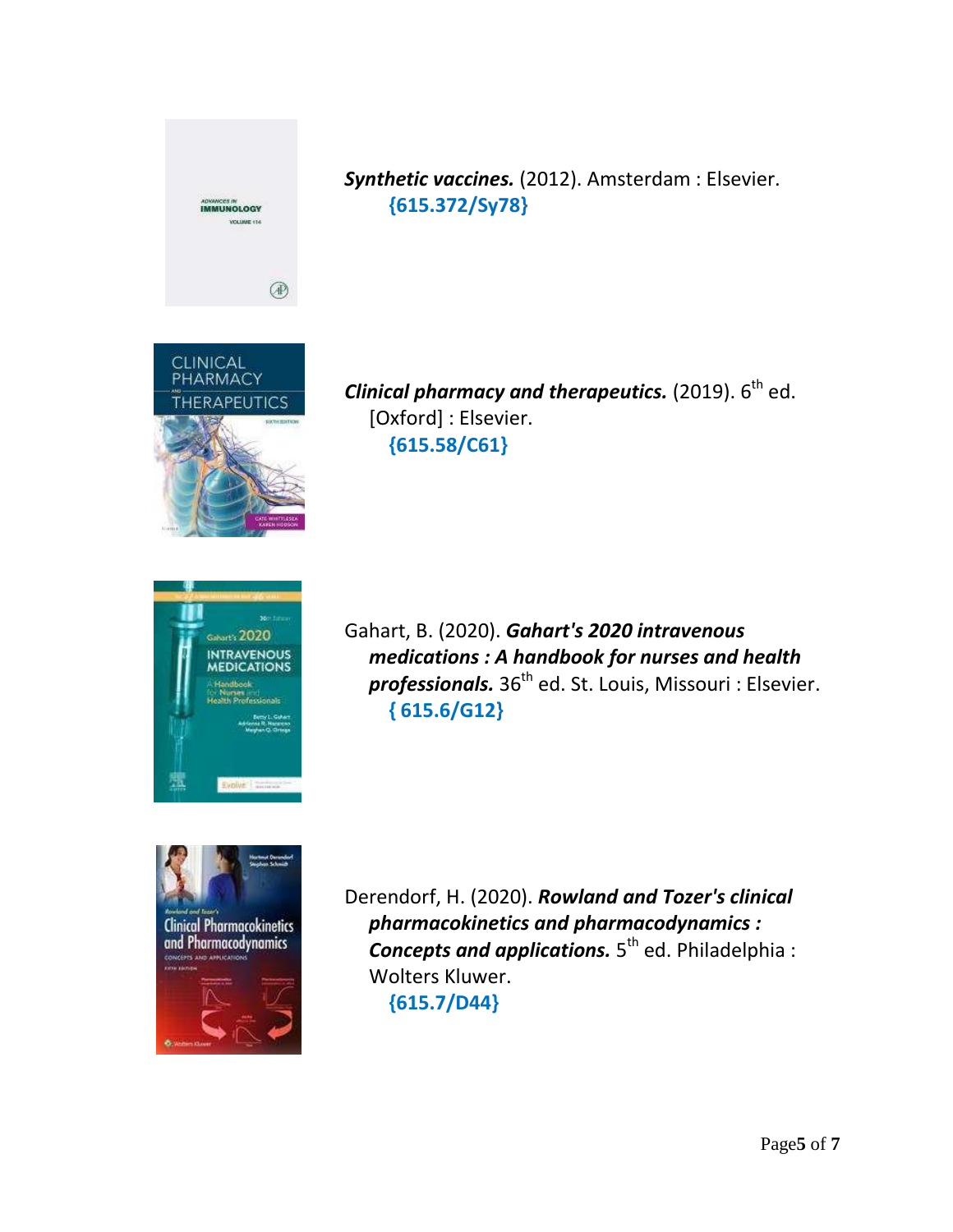

*Environmental toxicology.* (2015). Boca Raton : CRC Press.  **{615.902/En89}**

### Diseases, Gynecology, Obstetrics, Pediatrics & Geriatrics, Child rearing, and Home & Family Management



**Pathophysiology made incredibly easy!**. (2019).  $6^\text{th}$  ed. Philadelphia : Wolters Kluwer.  **{616.07/P27}**

Doenges, M. (2004). *Nurse's pocket guide : Diagnoses, interventions, and rationales.* 9<sup>th</sup> ed. Philadelphia, PA : F.A. Davis.  **{616.075/D67 c.2}**



West, R. (2013). *The smokefree formula : A revolutionary way to stop smoking now*. London : Orion House.  **{616.86506 /W52}**